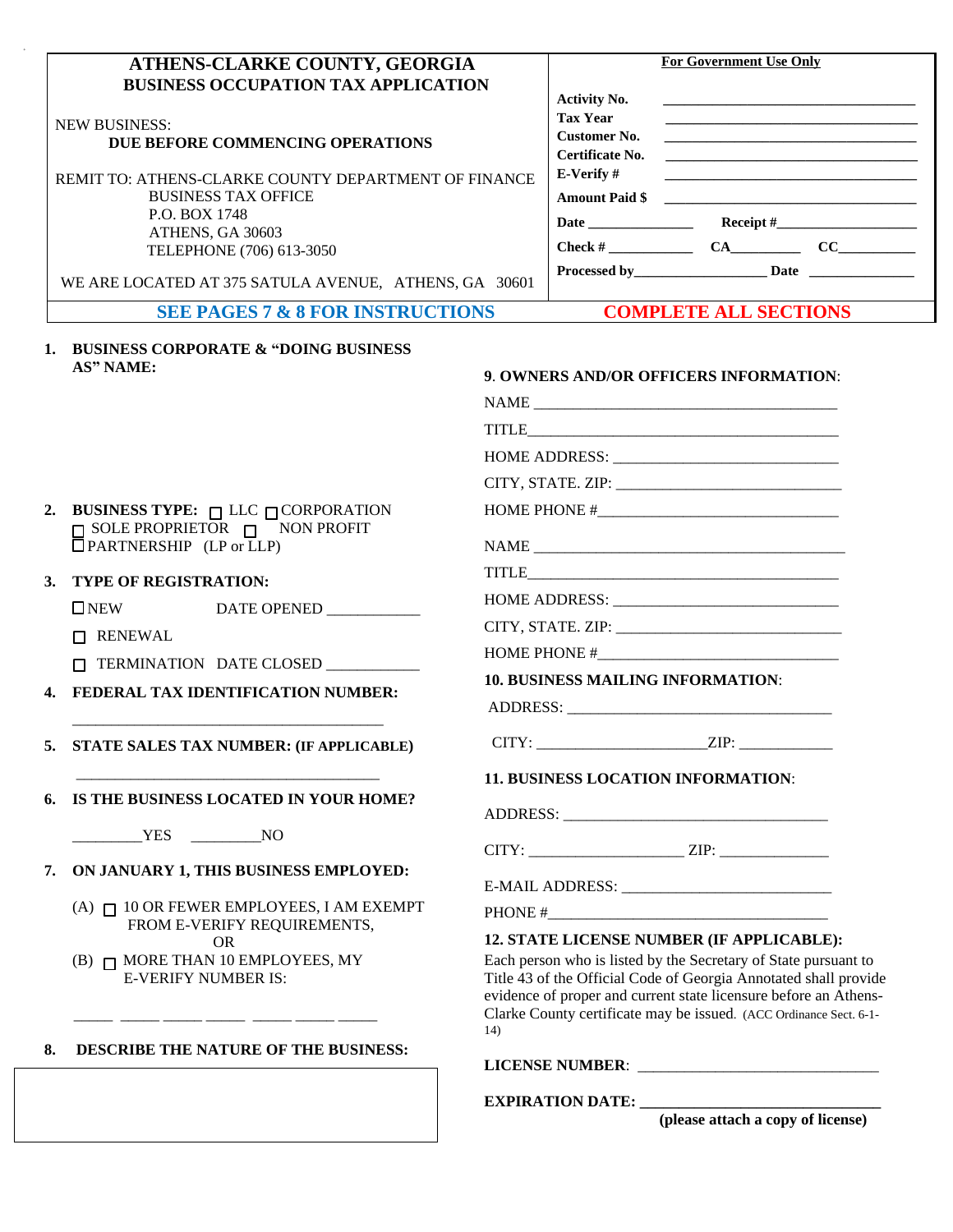#### **ATHENS-CLARKE COUNTY, GEORGIA BUSINESS OCCUPATION TAX APPLICATION (CONTINUED)**

#### **13. OCCUPATION TAX AND ADMINISTRATIVE FEE 20. PLEASE INDICATE THE SOURCE FOR THE**

|                                                                                                                                                                                                                                  |                 |                               |                     |                    |                                                                                 | CHECKED ON QUESTION 15 (ACC OKDINANCE 0-1-2                                                                                                                                                                           |
|----------------------------------------------------------------------------------------------------------------------------------------------------------------------------------------------------------------------------------|-----------------|-------------------------------|---------------------|--------------------|---------------------------------------------------------------------------------|-----------------------------------------------------------------------------------------------------------------------------------------------------------------------------------------------------------------------|
| <b>NUMBER OF</b>                                                                                                                                                                                                                 |                 |                               |                     |                    |                                                                                 |                                                                                                                                                                                                                       |
| <b>EMPLOYEES</b>                                                                                                                                                                                                                 | <b>CHECK</b>    | <b>TAX</b>                    | <b>ADMIN</b>        |                    | <b>TOTAL</b>                                                                    | □ Latest Filed IRS W-3 Transmittal of Wage<br>and Tax Statement - Block C or the number                                                                                                                               |
| & OWNERS                                                                                                                                                                                                                         | <b>ONE</b>      | <b>DUE</b>                    | <b>FEE</b>          |                    | <b>DUE</b>                                                                      | of electronically filed W-2 forms.                                                                                                                                                                                    |
| 1                                                                                                                                                                                                                                | $($ )           | \$50.00                       | \$50.00             | $\equiv$           | \$<br>100.00                                                                    |                                                                                                                                                                                                                       |
| $2 - 3$                                                                                                                                                                                                                          | $\big)$         | \$131.00                      | \$50.00             | $\equiv$           | \$<br>181.00                                                                    | □ Latest Georgia DOL-4N Form filed for third<br>Quarter ending September - Part II 1 of 3rd month.                                                                                                                    |
| $4 - 6$                                                                                                                                                                                                                          | $\big)$         | \$327.00                      | \$50.00             | $\equiv$           | $\frac{1}{2}$<br>377.00                                                         |                                                                                                                                                                                                                       |
| $7 - 10$                                                                                                                                                                                                                         | $($ )           | \$540.00                      | \$50.00             | $=$                | $\mathbb{S}$<br>590.00                                                          | $\Box$ Latest filed IRS Schedule C if sole proprietor                                                                                                                                                                 |
| $11 - 15$                                                                                                                                                                                                                        | $\rightarrow$   | \$780.00                      | \$50.00             | $\equiv$           | $\mathcal{L}$<br>830.00                                                         |                                                                                                                                                                                                                       |
| 16-20                                                                                                                                                                                                                            | $\rightarrow$   | \$959.00                      | \$50.00             | $=$                | \$1,009.00                                                                      |                                                                                                                                                                                                                       |
| $21 - 35$                                                                                                                                                                                                                        |                 | \$1,229.00                    | \$50.00]            | $=$                | \$1,279.00                                                                      | 21. I certify that the figures given as a basis for                                                                                                                                                                   |
| 36-50                                                                                                                                                                                                                            | $\big)$         | \$1,649.00                    | \$50.00             | $=$                | \$1,699.00                                                                      | taxation are true and correct to the best of my                                                                                                                                                                       |
| 51-75                                                                                                                                                                                                                            | $($ )           | \$2,038.00                    | \$50.00             |                    | \$2,088.00                                                                      | knowledge, and that records shall be available for                                                                                                                                                                    |
| 76-100                                                                                                                                                                                                                           | $\rightarrow$   | \$2,578.00                    | \$50.00             | $\, = \,$          | \$2,628.00                                                                      | inspection as specified in Section 6-1-28 of the<br>Athens-Clarke County Code. I further certify tha                                                                                                                  |
| 101-150                                                                                                                                                                                                                          | $\rightarrow$   | \$3,058.00                    | \$50.00             | $=$ $\overline{ }$ | \$3,108.00                                                                      | the zoning classification of the property located at                                                                                                                                                                  |
| 151-250                                                                                                                                                                                                                          | $($ )           | \$3,567.00                    | \$50.00             | $=$                | \$3,617.00                                                                      | the business address above is appropriate zoning to                                                                                                                                                                   |
| 251 & OVER                                                                                                                                                                                                                       | ( )             | $$3,957.00$ +                 | \$50.00             | $=$                | \$4,007.00                                                                      | permit the business use at such location and that<br>the building to be used at such business location is<br>or will be prior to occupancy, in compliance with                                                        |
| 14. PROFESSIONALS:<br>\$400.00 EACH OR OCCUPATION<br>TAX SCHEDULE #13<br>15. PENALTY 10% OF AMOUNT DUE<br>(if paid after April 1 due date)                                                                                       |                 |                               | AMOUNT DUE \$       |                    |                                                                                 | Athens-Clarke County Ordinances and it is my/ou<br>responsibility to conform with all ordinances.<br>Athens-Clarke County expressly reserves the right<br>to enforce any and all ordinances regardless of<br>payment. |
| 16. INTEREST DUE 1.5% PER MONTH<br>(if paid after April 1 due date)                                                                                                                                                              |                 |                               |                     |                    |                                                                                 | Authorized Signer (Print Name)                                                                                                                                                                                        |
| 17. TOTAL OF LINES 13 OR 14, 15 AND 16                                                                                                                                                                                           |                 |                               | <b>TOTAL DUE</b> \$ |                    |                                                                                 | Title                                                                                                                                                                                                                 |
| 18. Before a contractor obtains an Occupation Tax Certificate, he or she shall<br>submit to the Department of Finance, a list of all subcontractors who will                                                                     |                 |                               |                     |                    | be used in construction relating to the certificate. (ACC Ordinance Sec. 6-1-9) | <b>Signature and Date</b>                                                                                                                                                                                             |
| □                                                                                                                                                                                                                                | <b>ATTACHED</b> | $\Box$ N/A (NOT A CONTRACTOR) |                     |                    |                                                                                 |                                                                                                                                                                                                                       |
| 19. Any business required to obtain health certificates, bonds, certificates of<br>qualification, certificates of competency, or any other regulatory matter<br>show evidence of such qualification. (ACC Ordinance Sec. 6-1-18) |                 |                               |                     |                    | shall first, before the issuance of an Athens-Clarke Occupation Certificate     |                                                                                                                                                                                                                       |
| П                                                                                                                                                                                                                                | <b>ATTACHED</b> | $\Box$ NOT APPLICABLE         |                     |                    |                                                                                 |                                                                                                                                                                                                                       |

# **NUMBER OF EMPLOYEES AND OWNERS CHECKED ON QUESTION 13 (ACC ORDINANCE 6-1-28)**

<sup>□</sup> Latest Filed IRS W-3 Transmittal of Wage and Tax Statement – Block C or the number of electronically filed W-2 forms.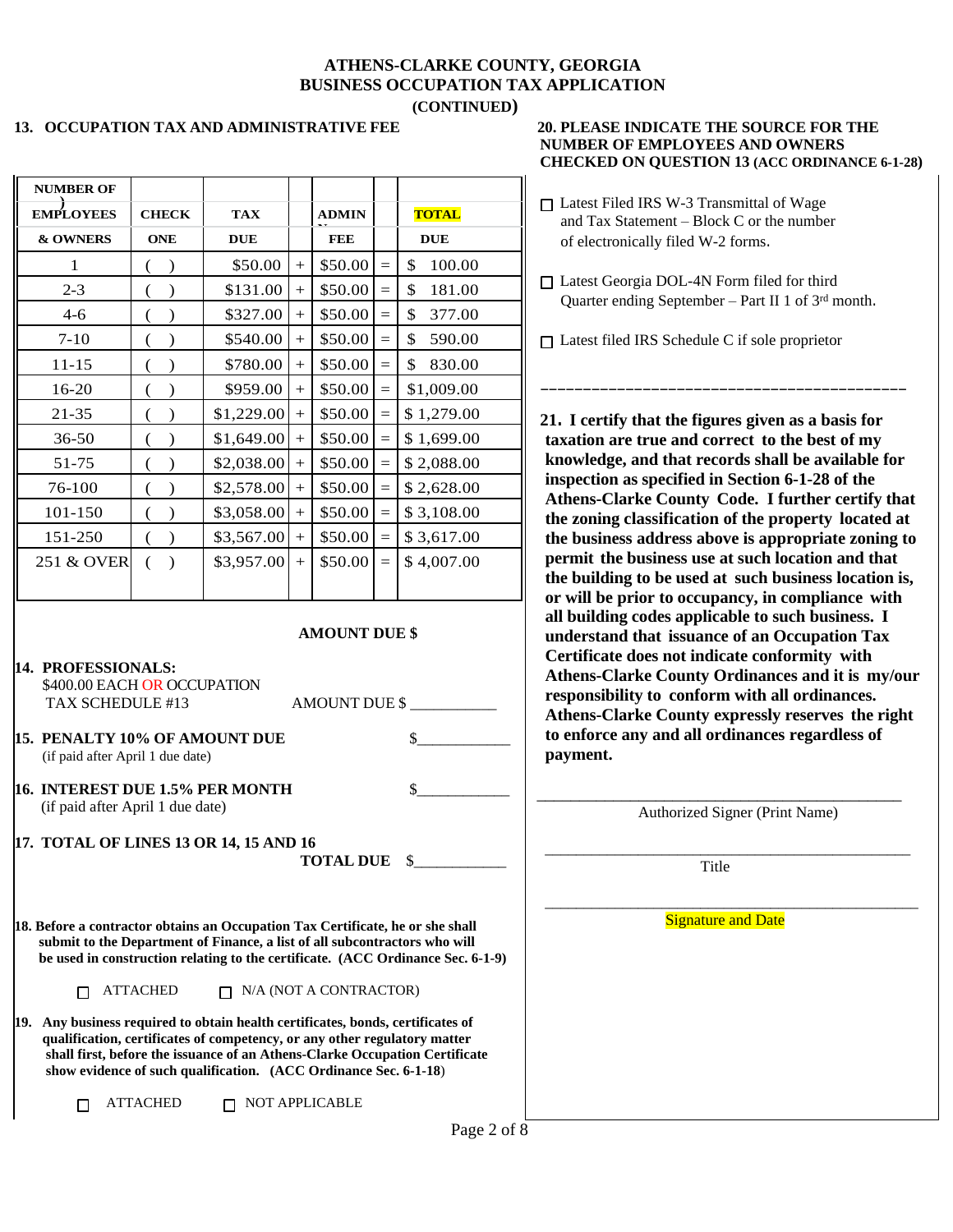## **Voluntary Survey**

Athens-Clarke County is interested in collecting information about minority - or female-owned businesses in Athens-Clarke County. **All responses to the survey questions below are optional:**

| 22. Is this business a minority-owned business enterprise? | Yes |  |
|------------------------------------------------------------|-----|--|
| 23. Is this business a female-owned business enterprise?   | Yes |  |

For the purposes of this survey the terms "minority-owned" or "female-owned" mean a business at least fifty-one (51) percent owned and controlled by minority group members or women and "minority group members" are African-Americans, Spanish-speaking, Spanish-surnamed or Spanish-heritage Americans, Asian-Americans, and Native Americans.

Business Name (Corporate & "Doing Business As"):

If you would like to participate in this optional survey, please return this form with your Business Occupation Tax application or to ACCGOV Finance Department, PO Box 1748, Athens, GA 30603.

Thank you!

Page 3 of 8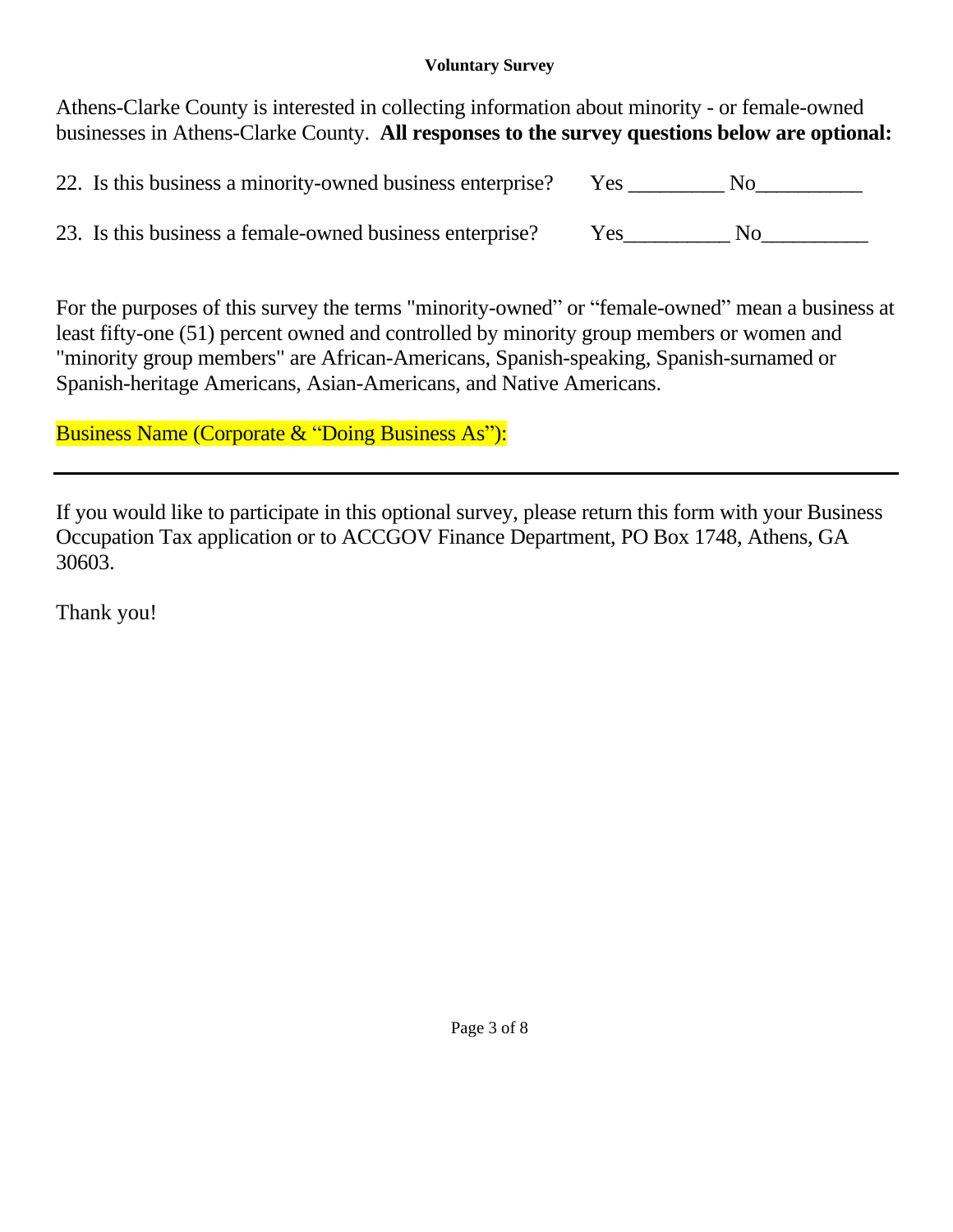## **E-VERIFY customer#\_\_\_\_\_\_\_\_\_\_\_\_**

### **Private Employer Affidavit Pursuant To O.C.G.A. § 36-60-6(d)**

By executing this affidavit under oath, the undersigned private employer verifies one of the following with respect to its application for a business license, occupational tax certificate, or other document required to operate a business as referenced in O.C.G.A. § 36-60-6(d):

#### **Section 1.** *Please check only one:*

(A) \_\_\_\_\_\_On January 1st of the below-signed year, the individual, firm, or corporation employed more than ten (10) employees.<sup>1</sup>

#### **\*\*\* If you select Section 1(A), please fill out Section 2, sign and execute below.**

(B) \_\_\_\_\_\_On January 1st of the below-signed year, the individual, firm, or corporation employed ten (10) or fewer employees.

#### **\*\*\* If you select Section 1(B), please skip Section 2, sign and execute below**.

#### **Section 2.**

The employer has registered with and utilizes the federal work authorization program in accordance with the applicable provisions and deadlines established in O.C.G.A. § 36-60-6. The undersigned private employer also attests that its federal work authorization user identification number and date of authorization are as follows:

\_\_\_\_\_\_\_\_\_\_\_\_\_\_\_\_\_\_\_\_\_\_\_\_\_\_\_\_\_\_\_\_\_\_\_\_\_\_\_\_\_\_\_\_\_\_\_\_\_\_\_ Name of Private Employer

 $\overline{\phantom{a}}$  , and the set of  $\overline{\phantom{a}}$  and  $\overline{\phantom{a}}$ 

\_\_\_\_\_\_\_\_\_\_\_\_\_\_\_\_\_\_\_\_\_\_\_\_\_\_\_\_\_\_\_\_\_\_

 *Federal Authorization User Identification Number: (Note: this number has at least 4 and no more than 7 digits.)*

Date of Authorization

*The US Citizenship and Immigration Services website can be accessed at www.uscis.gov/everify*

#### **I hereby declare under penalty of perjury that the foregoing is true and correct.**

| Executed on $\qquad \qquad \qquad - \qquad \qquad .20 \qquad \text{in}$ |  |                                                              | (state).                                      |
|-------------------------------------------------------------------------|--|--------------------------------------------------------------|-----------------------------------------------|
| <b>Signature of Authorized Officer or Agent</b>                         |  | <b>Printed Name and Title of Authorized Officer or Agent</b> |                                               |
| <b>SUBSCRIBED AND SWORN BEFORE ME</b>                                   |  |                                                              |                                               |
| <b>NOTARY PUBLIC</b><br>My Commission Expires:                          |  |                                                              | THIS FORM MUST BE NOTARIZED BEFORE SUBMITTING |

**IT TO ACCUG FINANCE DEPARTMENT**. *This form cannot be notarized by the ACCUG Finance Department.* Submit in person, by mail or electronically to [ACCBusinessTaxandLicenses@accgov.com](mailto:ACCBusinessTaxandLicenses@accgov.com)

<sup>&</sup>lt;sup>1</sup> To determine the number of employees for purposes of this affidavit, a business must count the total number of employees companywide, regardless of the city, state, or country in which they are based, working at least 35 hours a week.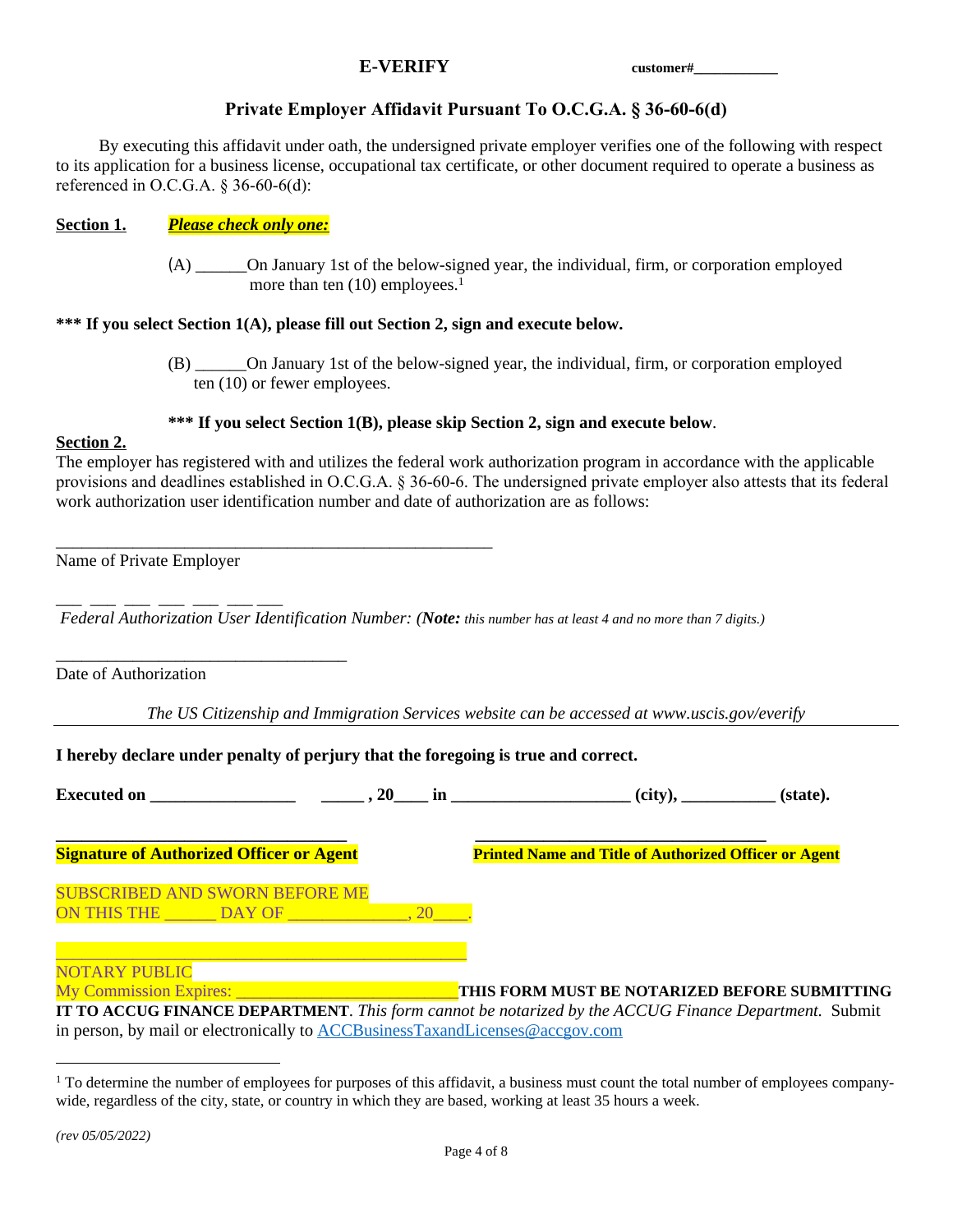#### *Customer #\_\_\_\_\_\_\_\_\_\_\_\_\_\_\_\_\_\_* **Affidavit Verifying Status for Public Benefit as Required by Georgia Security and Immigration Compliance Act** *SAVE AFFIDAVIT O.C.G.A – 50-36-1 (e)(2) Affidavit*

By executing this affidavit under oath, as an applicant for a business occupation tax certificate or alcohol license, as referenced in O.C.G.A. § 50-36-1, from Athens-Clarke County, the undersigned applicant verifies one of the following with respect to my application for a public benefit:

- 1)\_\_\_\_\_\_\_ **I am a United States Citizen.**
- 2)\_\_\_\_\_\_\_ **I am a legal permanent resident of the United States**
- 3)\_**\_\_\_\_\_\_ I am a qualified alien or non-immigrant under the Federal Immigration and Nationality Act with an alien number issued by the Department of Homeland Security or other federal immigration agency.**

 **My alien number issued by the Department of Homeland Security or other federal immigration agency is: \_\_\_\_\_\_\_\_\_\_\_\_\_\_\_\_\_\_\_\_\_\_\_\_\_\_\_\_\_\_\_\_\_\_\_\_\_\_\_\_\_\_\_\_\_\_\_**

**The undersigned applicant also hereby verifies that he or she is 18 years of age or older and has provided at least one secure and verifiable document, as required by O.C.G.A. § 50-36-1-(e), with this affidavit.**

The secure and verifiable document provided with this affidavit can best be classified as:

\_\_\_\_\_\_\_\_\_\_\_\_\_\_\_\_\_\_\_\_\_\_\_\_\_\_\_\_\_\_\_\_\_\_\_\_\_\_\_\_\_\_\_\_\_\_\_\_\_\_\_\_\_\_\_\_\_\_\_\_\_\_\_\_\_\_\_\_\_\_\_

In making the above representation under oath, I understand that any person who knowingly and willfully makes a false, fictitious, or fraudulent statement or representation in an affidavit shall be guilty of a violation of O.C.G.A. § 16-10-20, and face criminal penalties as allowed by such criminal statute.

Executed on the  $\_\_$  day of  $\_\_$  in  $\_\_$  (city)  $\_\_$  (state)

\_\_\_\_\_\_\_\_\_\_\_\_\_\_\_\_\_\_\_\_\_\_\_\_\_\_\_\_\_\_\_\_\_\_\_\_\_\_\_\_\_\_\_\_\_\_\_\_\_ Signature of Applicant

Printed Name of Applicant

\_\_\_\_\_\_\_\_\_\_\_\_\_\_\_\_\_\_\_\_\_\_\_\_\_\_\_\_\_\_\_\_\_\_\_\_\_\_\_\_\_\_\_\_\_\_\_\_\_

SUBSCRIBED AND SWORN BEFORE ME ON THIS THE

 $\Box$  DAY OF  $\Box$  20

\_\_\_\_\_\_\_\_\_\_\_\_\_\_\_\_\_\_\_\_\_\_\_\_\_\_\_\_\_\_\_\_\_\_\_\_\_\_\_ NOTARY PUBLIC My Commission Expires: \_\_\_\_\_\_\_\_\_\_\_\_\_\_\_\_\_\_\_\_\_\_

COMPLETE THIS AFFIDAVIT AND SUBMIT *A COPY OF THE IDENTIFICATION DOCUMENT (front and back)*

from the list on the back of this form. **Present in person at** 375 Satula Ave., or **E-MAIL to**  [ACCBusinessTaxandLicenses@accgov.com](mailto:ACCBusinessTaxandLicenses@accgov.com) REFERENCE YOUR CUSTOMER NUMBER IN THE SUBJECT LINE OF YOUR E-MAIL.

**THIS AFFIDAVIT CANNOT BE NOTARIZED BY THE BUSINESS TAX OFFICE**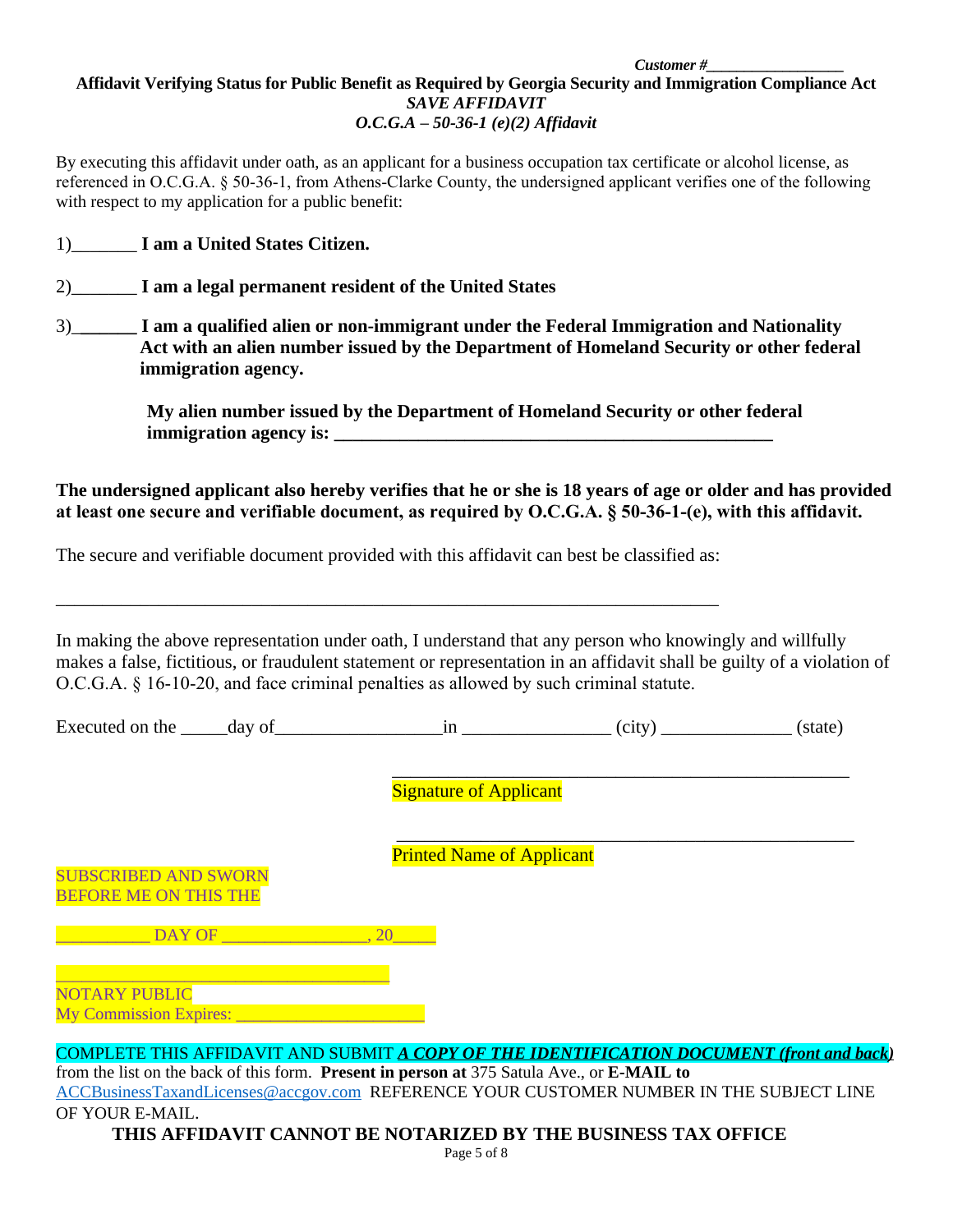## Secure and Verifiable Documents Under O.C.G.A. § 50-36-2

Issued October 28, 2016 by the Office of the Attorney General, Georgia

The Illegal Immigration Reform and Enforcement Act of 2011 ("IIREA"), as amended by Senate Bill 160, signed into law as Act No. 27, (2013), provides that "[n]ot later than August 1, 2011, the Attorney General shall provide and make public on the Department of Law's website a list of acceptable secure and verifiable documents. The list shall be reviewed and updated annually by the Attorney General." O.C.G.A. § 50-36-2(g). The Attorney General may modify this list on a more frequent basis, if necessary. The following list of secure and verifiable documents, published under the authority of O.C.G.A. § 50-36-2, contains documents that are verifiable for identification purposes, and documents on this list may not necessarily be indicative of residency or immigration

**• An unexpired United States passport or passport card [O.C.G.A. § 50-36-2(b)(3); 8 CFR § 274a.2]**

• An unexpired United States military identification card [O.C.G.A. § 50-36-2(b)(3); 8 CFR § 274a.2]

status.

**• An unexpired driver's license issued by one of the United States, the District of Columbia, the Commonwealth of Puerto Rico, Guam, the Commonwealth of the Northern Marianas Islands, the United States Virgin Island, American Samoa, or the Swain Islands, provided that it contains a photograph of the bearer or lists sufficient identifying information regarding the bearer, such as name, date of birth, gender, height, eye color, and address to enable the identification of the bearer [O.C.G.A. § 50-36-2(b)(3); 8 CFR § 274a.2]**

• An unexpired identification card issued by one of the United States, the District of Columbia, the Commonwealth of Puerto Rico, Guam, the Commonwealth of the Northern Marianas Islands, the United States Virgin Island, American Samoa, or the Swain Islands, provided that it contains a photograph of the bearer or lists sufficient identifying information regarding the bearer, such as name, date of birth, gender, height, eye color, and address to enable the identification of the bearer [O.C.G.A. § 50-36-2(b)(3); 8 CFR § 274a.2]

**• An unexpired tribal identification card of a federally recognized Native American tribe, provided that it contains a photograph of the bearer or lists sufficient identifying information regarding the bearer, such as name, date of birth, gender, height, eye color, and address to enable the identification of the bearer. A listing of federally recognized Native American tribes may be found at: http://www.bia.gov/WhoWeAre/BIA/OIS/TribalGovernmentServices/TribalDirectory/index.htm [O.C.G.A. § 50-36-2(b)(3); 8 CFR § 274a.2]**

• An unexpired United States Permanent Resident Card or Alien Registration Receipt Card O.C.G.A. § 50-36-2(b)(3); 8 CFR § 274a.2] **• An unexpired Employment Authorization Document that contains a photograph of the bearer O.C.G.A. § 50-36-2(b)(3); 8 CFR § 274a.2]**

• An unexpired passport issued by a foreign government, provided that such passport is accompanied by a United States Department of Homeland Security ("DHS") Form I-94, DHS Form I-94A, DHS Form I-94W, or other federal form specifying an individual's lawful immigration status or other proof of lawful presence under federal immigration law [O.C.G.A. § 50-36-2(b)(3); 8 CFR § 274a.2**]** *Senate Bill 160 (Act No. 27), effective July 1, 2013, limited the use of passports issued by foreign nations to satisfy the requirements for submission of secure and verifiable documents to only those passports submitted in conjunction with a United States Department of Homeland Security ("DHS") Form I-94, DHS Form I-94A, DHS Form I-94W, or other federal form specifying an individual's lawful immigration status or other proof of lawful presence under federal immigration law* • An unexpired Merchant Mariner Document or Merchant Mariner Credential issued by the United States Coast Guard [O.C.G.A. §

50-36-2(b)(3); 8 CFR § 274a.2] • An unexpired Free and Secure Trade (FAST) card [O.C.G.A. § 50-36-2(b)(3); 22 CFR § 41.2]

**• An unexpired NEXUS card [O.C.G.A. § 50-36-2(b)(3); 22 CFR § 41.2]**

• An unexpired Secure Electronic Network for Travelers Rapid Inspection (SENTRI) card [O.C.G.A.§50-36-2(b)(3); 22 CFR § 41.2]

**• An unexpired driver's license issued by a Canadian government authority [O.C.G.A. § 50-36-2(b)(3); 8 CFR § 274a.2]**

• A Certificate of Citizenship issued by the United States Department of Citizenship and Immigration Services (USCIS) (Form N-560 or Form N-561) [O.C.G.A. § 50-36-2(b)(3); 6 CFR § 37.11]

**• A Certificate of Naturalization issued by the United States Department of Citizenship and Immigration Services (USCIS) (Form N-550 or Form N-570) [O.C.G.A. § 50-36-2(b)(3);6 CFR § 37.11]**

• Certification of Report of Birth issued by the United States Department of State (FormDS-1350) O.C.G.A. § 50-36-2(b)(3); 6 CFR § 37.11] **• Certification of Birth Abroad issued by the United States Department of State (FormFS-545) O.C.G.A. § 50-36-2(b)(3); 6 CFR § 37.11]** 

• Consular Report of Birth Abroad issued by the United States Department of State (FormFS-240) [O.C.G.A. § 50-36-2(b)(3); 6 CFR § 37.11] **• An original or certified copy of a birth certificate issued by a State, county, municipal authority, or territory of the United States bearing an official seal [O.C.G.A.§ 50-36-2(b)(3); 6 CFR § 37.11]**

• In addition to the documents listed herein, if, in administering a public benefit or program, an agency is required by federal law to accept a document or other form of identification for proof of or documentation of identity, that document or other form of identification will be deemed a secure and verifiable document solely for that particular program or administration of that particular public benefit. [O.C.G.A. § 50-36-2(c)]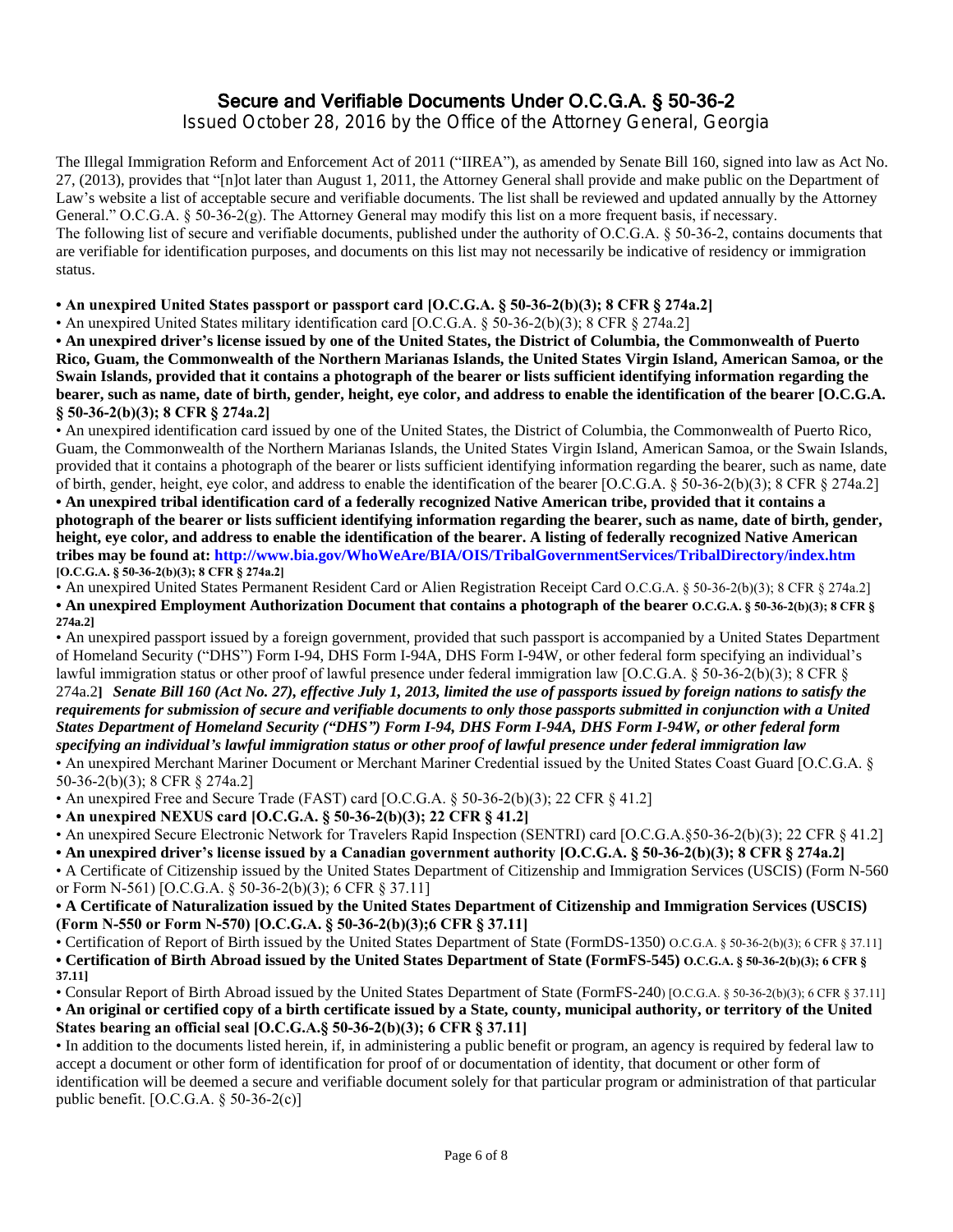#### **BUSINESS OCCUPATION TAX APPLICATION GENERAL INFORMATION & INSTRUCTIONS**

Athens-Clarke County levies an occupation tax on every business operating in Athens-Clarke County under the provisions of State Law OCGA 48-13.

**OCCUPATION TAX:** The occupation tax is levied each calendar year upon all businesses and practitioners of professions with one or more locations in Athens-Clarke County or upon applicable out-of-State businesses that meet the requirements of State law. The occupation tax levy is based on the number of owners and employees of the business applied to the tax schedule on the application form. Based on Georgia Law, the following specific provisions may be applicable:

- Businesses and practitioners shall be required to pay an occupation tax to the local government in the state in which the largest dollar volume of business is performed and the business or practitioner has one or more employees or agents who exert substantial efforts within the jurisdiction of Athens-Clarke County for the purpose of soliciting business, serving customers or clients, or owns personal or real property that generates income and which is located in Athens-Clarke County. Proof of payment to another jurisdiction must be submitted for exemption from occupation tax payment. (ACC Ordinance Sect. 6-1-4)
- Businesses that have multiple locations inside and outside of Athens-Clarke County shall be taxed upon the number of employees employed in Athens-Clarke County for each location. (ACC Ordinance Sect. 6-1-15)
- Before a contractor obtains an occupation tax certificate, names and addresses of all subcontractors who will be used in relation to that certificate should be submitted with the application. (ACC Ordinance Sect. 6-1-9)

**ADMINISTRATION FEE:** In addition to the Occupation Tax, an administrative fee of \$50.00 will be charged for each business assessed an annual occupation tax. (ACC Ordinance Sect. 6-1-6)

**NEW BUSINESS:** The occupation tax is due and payable upon commencement of business to be accepted without penalty. Businesses commencing after July 1st of any calendar year, shall pay 50% of the tax amount. Payment must accompany this application. (ACC Ordinance Sect. 6-1-11 and 6-1-20)

**RENEWALS:** Annual renewals are due and payable on or before April 1 of each calendar year. Payments by mail shall be postmarked no later than midnight of April 1 to be accepted without penalty. Payments must accompany this application. (ACC Ordinance Sect 6-1-20(a))

## **COMPLETE ALL SECTIONS WITH INFORMATION REQUESTED. ANNUAL RENEWAL INFORMATION HAS BEEN PREPRINTED ON THE FORM. WRITE ALL CHANGES ON THE FORM AND STRIKE THE INFORMATION THAT IS NOT CORRECT**.

- ( 1) **BUSINESS NAME**: Give complete corporate name and "doing business as" name. If not incorporated, give full name of business
- ( 2) **BUSINESS TYPE:** Check applicable box.
- ( 3) **TYPE OF REGISTRATION:** Check applicable box and give date your business opened if new application or closed, if business has terminated operations
- ( 4) **FEDERAL TAX I.D. NUMBER:** Complete Federal Tax Identification or EIN Number for the business.
- ( 5) **STATE SALES TAX NUMBER**: Complete Georgia State Sales Tax Number for business (if applicable).
- ( 6) **IS BUSINESS LOCATED IN HOME**: Check appropriate blank. If yes, home occupation approval must be received from the Planning and Zoning Department, located at located at 120 West Dougherty St. Phone 706-613-3515.
- ( 7) **PLEASE CHECK EITHER (A) OR (B):** If on January 1 of this year, the business had 10 or fewer employees, the business is exempt from E-Verify requirements, check (A). If on January 1 of this year, the business had 10 or more employees, check (B), the business must obtain and report their E-Verify number. See [www.uscis.gov/everify](http://www.uscis.gov/everify) for more information.
- ( 8) **DESCRIBE NATURE OF BUSINESS:** Describe fully what type of business will be conducted. Attach additional sheets if more space is needed.
- ( 9) **NAME, HOME ADDRESS AND PHONE NUMBER OF OWNERS OR OFFICERS:** Complete all applicable lines, including name, title, and home address of owners of officers. Attach additional sheets if more space is needed.